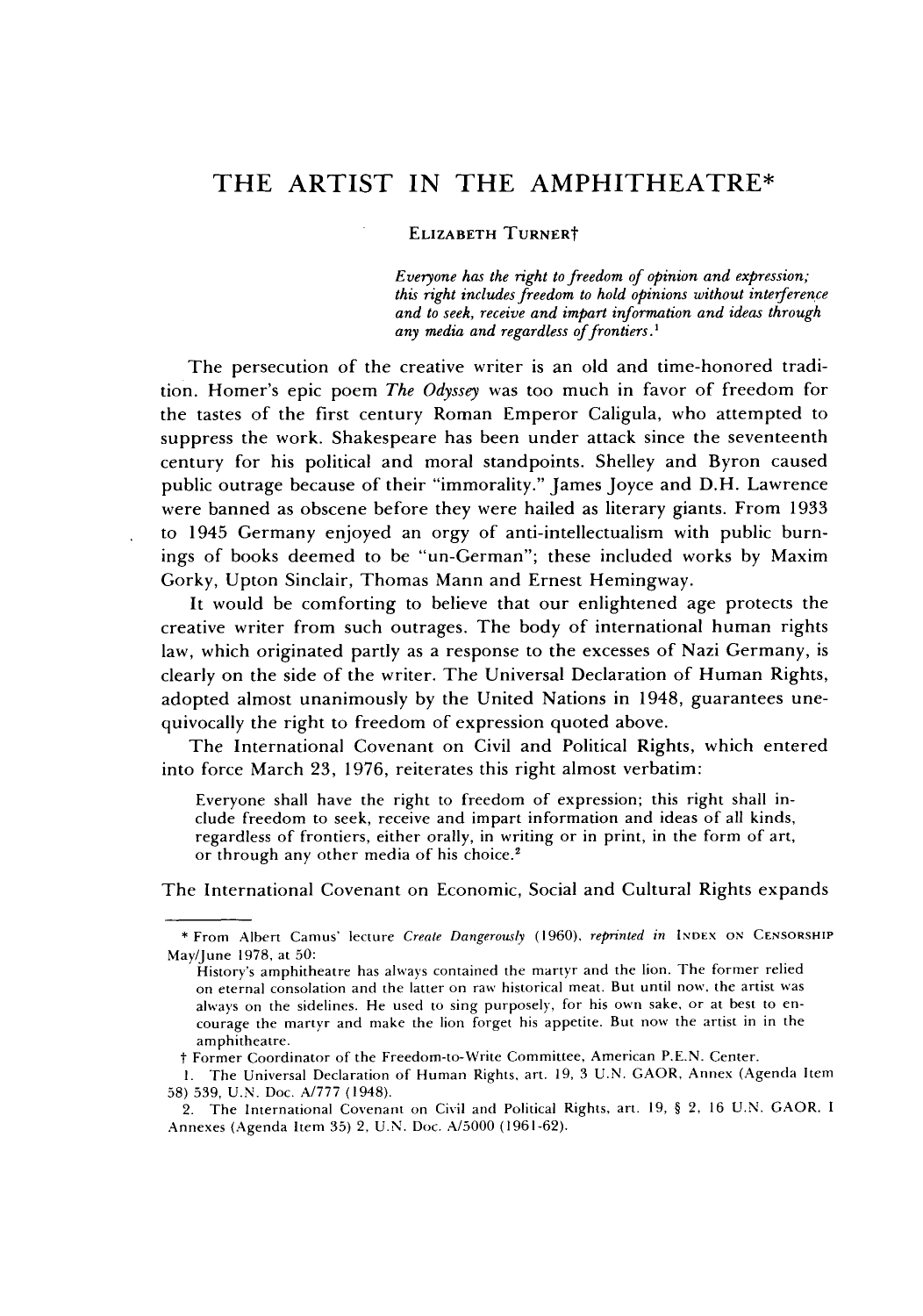protection for writers, recognizing in Article 15, §1(c) the right of every person:

To benefit from the protection of the moral and material interests resulting from any scientific, literary or artistic production of which he is the author.3

Article 15, §3 of the Covenant provides that:

The States Parties to the present Covenant undertake to respect the freedom indispensible for scientific research and creative activity. <sup>4</sup>

In addition to these Covenants, the American Convention on Human Rights,<sup>5</sup> the European Convention on Human Rights,<sup>6</sup> and the Helsinki Final Act of the Commission on Security and Cooperation in Europe<sup>7</sup> guarantee freedom of expression for citizens of the participating states.

> **...** *as good almost kill a man as kill a good Book; who kills a man kills a reasonable creature, God's image; but hee who destroyes a good Booke, kills reason it selfe, kills the Image of God as it were in the eye.*<sup>8</sup> - *John Milton*

Despite the protection international human rights law seems to offer the creative writer, in reality she is protected no more than any other victim of human rights violations. In many countries censorship of poets, playwrights, or authors who are deemed subversive is the order of the day. The way the censorship operates varies, but the following examples indicate its scope and diversity.

In Poland, as in virtually all Eastern European countries, censorship is sanctioned officially and is under the control of the Central Office for Control of the Press, Publications, and Performances (COCPPP). The function of this office is to oversee the communications media (including publishing) to ensure that nothing is printed or broadcast that is considered adverse to Poland's interests. In addition, state publishing houses have supervisory boards appointed by the ruling Polish United Workers Party to oversee the work of the editors and editorial boards. In view of these restrictions, selfcensorship is "undoubtedly a conspicuous phenomenon of Polish cultural life."<sup>9</sup>

<sup>3.</sup> The International Covenant on Economic, Social and Political Rights, art. 15, § 1(c), 12 U.N. GAOR, I Annexes (Agenda Item 33) 8, U.N. Doc. A/3764 (1957).

<sup>4.</sup> *Id.* art. **15,** § 3.

<sup>5.</sup> American Convention on Human Rights, Jan. 7, 1970, O.A.S. Official Records, OEA/Ser. K/XVI/1.I, Doc. 65, *reprinted in* 9 **INT. LEGAL** MATERIALS 99(1970).

<sup>6.</sup> Convention for the Protection of Human Rights and Fundamental Freedoms, Nov. 4, 1950, 213 **U.N.TS.** 221.

<sup>7.</sup> Conference **on** gecurity and Co-operation in Europe: Final Act, Aug. 1, 1975, *reprinted in* 14 **INT. LEGAL** MATERIALS 1292 (1975).

**<sup>8.</sup> J. MILTON, AREOPAGITICA** (London 1644), *reprinted* in A. **HAIGHT, BANNED** BOOKS 123 (3d ed. 1970) [hereinafter cited as **BANNED** BOOKS].

<sup>9.</sup> Hirszowicz, Poland's 'Black Book', INDEX ON CENSORSHIP, July/Aug. 1978, at 31.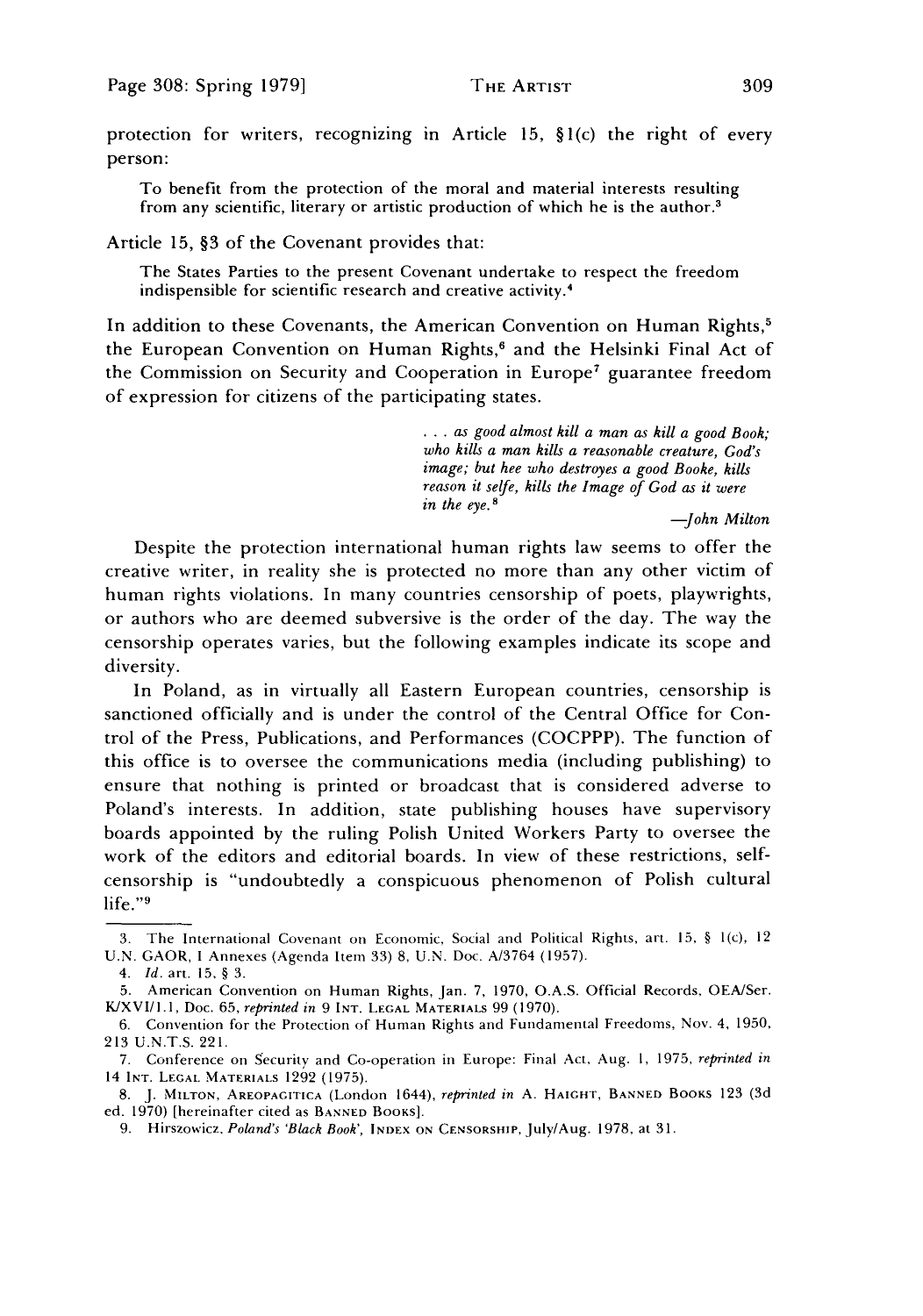There is no official censorship in Hungary. Manuscripts submitted to the state publishing house that are judged "unsuitable" are returned to the author(s) with a note expressing regret that the work does not conform to the house's "profile."'10 This happens so often that the term "Profil" has been taken as the name of one of the major Hungarian *samizdat"* publications.

Iranian censorship under the Shah was carried out by a Department of the Ministry of Arts and Culture, called *Edare-ye-Negaresh* (Writing Bureau). Two copies of all books published had to be sent to the National Library, which is under the jurisdiction of the Ministry. From the Library they were sent to the Writing Bureau, which monitored their suitability for publication. The Bureau could recommend that undesirable sections be deleted or the entire book cancelled, if necessary.<sup>12</sup> It is widely believed in Iran that the head of the Writing Bureau was a SAVAK<sup>13</sup> agent since it was not uncommon for a writer whose work had offended the Bureau to find himself in prison. In 1977 another regulation was imposed demanding booksellers to keep a record of the names and addresses of all their customers *and* the titles of the books they bought. This regulation was intended to facilitate the seizure of books subsequently blacklisted and the arrest of its purchasers. Iran had an extensive blacklist of writers and their works. Neither publishers nor booksellers would deal with these without the approval of SAVAK.<sup>14</sup>

In February 1979, the Shah left Iran and the following month the Iranian people voted overwhelmingly for the establishment of an Islamic Republic, headed by the Ayatollah Khomeini. Initially it was hoped that the repression of free speech that Iran had suffered under the Shah would disappear, but in May came the first suggestions from the government that "irresponsible" reporting or criticism of the Islamic regime could not be tolerated. The Ayatollah said that journalists should write "according to peoples' opinions" and when, shortly afterwards, he called the daily newspaper, *Ayandeghan,* "unacceptable to Moslems" it was forced to close.15 This action precipitated a march of 50,000 people in Teheran on May 19 to protest press censorship.<sup>16</sup> In August, twenty-two opposition newspapers were ordered to stop pub-

<sup>10.</sup> B. Rab. *New Hungarian samizdat*, INDEX ON CENSORSHIP, July/Aug. 1978, at 37-38.

**<sup>11.</sup>** *Samizdat* is the underground press that arose in eastern Europe in response to official censorship. It is often typed or hand-printed and distribution is usually hand-to-hand. For many creative writers in eastern Europe it is the only hope of seeing their work in print. Some *samizdat* publications are distributed in the West in translation. *See* Fryer, *Soviet Human Rights: Law and Politics In Perspective,* 43:2 LAW **& CONTEMP.** PROB., Spring 1979, note 20, at 301.

<sup>12.</sup> **P.E.N.** AMERICAN **CENTER, IRAN, P.E.N. COUNTRY** REPORT No. 2, **15** (1978).

<sup>13.</sup> *SAVAK* is the acronym for *Sazeman-e Ettela' at* va *Amniyat-e Keshvar* (Information and Security Organization of the Country). *SAVAK* was responsible to the Shah and his family and its function was the maintenance of national security by whatever means necessary. It was reputedly responsible for the torture and harassment of those who opposed the Shah. *See* note 12 *supra.*

<sup>14.</sup> **P.E.N. AMERICAN CENTER,** *supra* note 12, at 16-17.

<sup>15.</sup> **INDEX ON CENSHORSHIP,** Sept./Oct. 1979, at 67.

<sup>16.</sup> Washington Post, May 20, 1979, at A22, col. 4.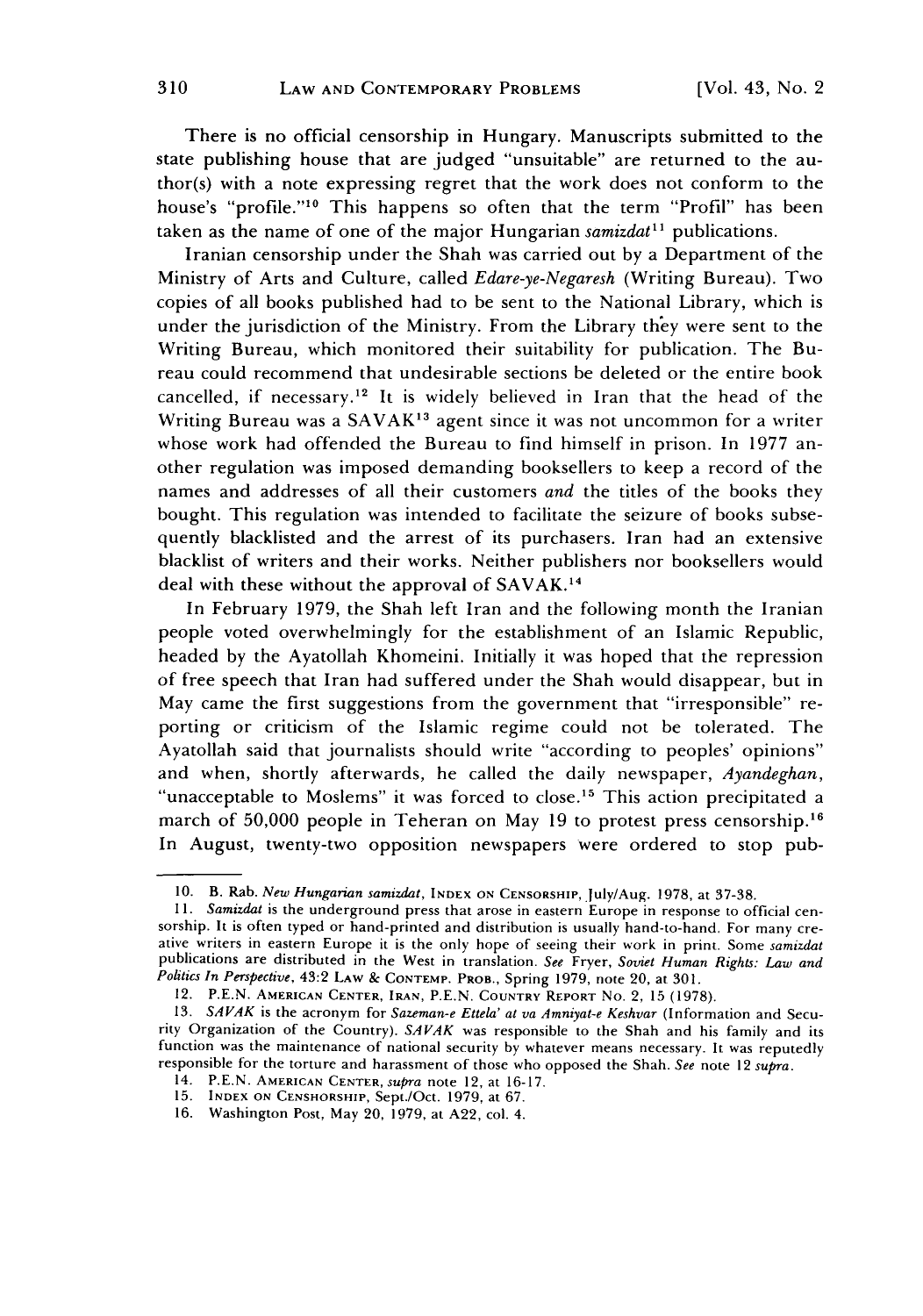lishing, including the official organs of the National Democratic Front and the *Tudeh,* or Communist Party, as well as a Turkish language newspaper which had reportedly published a cartoon deemed to be insulting to Khomeini.<sup>17</sup>

Restrictions have also been placed on foreign correspondents operating in Iran. On July 2, Mr. Ali Behzadnia of the Ministry of National Guidance said that visas for foreign press agents must be renewed every two months instead of yearly, and that those already issued for longer periods would be cancelled. In addition, the press was told that they could use only government appointed guides and interpreters and that they must obtain permission to leave Teheran."8 On August 13, a fourteen point list of regulations affecting the foreign press was issued by the Ministry of National Guidance. Article 10 states:

The responsibility for false, distorted or tendentious news about Iran pub-<br>lished in the foreign press, falls directly on the representative of the press organization concerned. Proceedings may be taken against them according to the regulations in force and those responsible may be prosecuted.19

The foreign press was further warned that if they published false or distorted news about Iran they would be given only one warning before being deported.<sup>20</sup> With the closure of the Associated Press office in Teheran and the expulsion of its four correspondents, the number of foreign press agents expelled from Iran since February 1979 totaled fourteen.<sup>21</sup>

South Africa censors its writers under the Publications Act of 1974, which prohibits the publishing, manufacturing, distributing, or selling of any publication or object found "undesirable" by the Publications Control Board.<sup>22</sup> In addition, various security laws can be invoked to silence opposition to the Government's *apartheid* policy. The Terrorism Act of 1967 allows indefinite detention without charge of anyone suspected of terrorism, in this instance defined as anything which might "further or encourage the achievement of any political aim, or social or economic change."<sup>23</sup> The Internal Security Act of 1976 allows the suppression of any publication which, in any way, serves "as a means for expressing views or conveying information, the publication of which is calculated to endanger the security of the State or the maintenance of public order."<sup>24</sup> It is under this same act that South Africa's unique contribution to censorship practices can be found. Originating in the 1950s, before the Suppression of Communism Act became the Internal Security Act,

<sup>17.</sup> N.Y. Times, August 21, 1979, at **Al,** col. 5.

<sup>18.</sup> N.Y. Times, July 3, 1979, at A3, col. 4.

<sup>19.</sup> Christian Science Monitor, August 14, 1979, at 6.

**<sup>20.</sup>** *Id.*

<sup>21.</sup> N.Y. Times, September 5, 1979, at A4, col. 3.

<sup>22.</sup> Schneider, *Truth Victim of Press Laws,* MORE, Dec. 1977, at 16.

**<sup>23.</sup>** *Id.* at 17.

<sup>24.</sup> *Id.* at 18.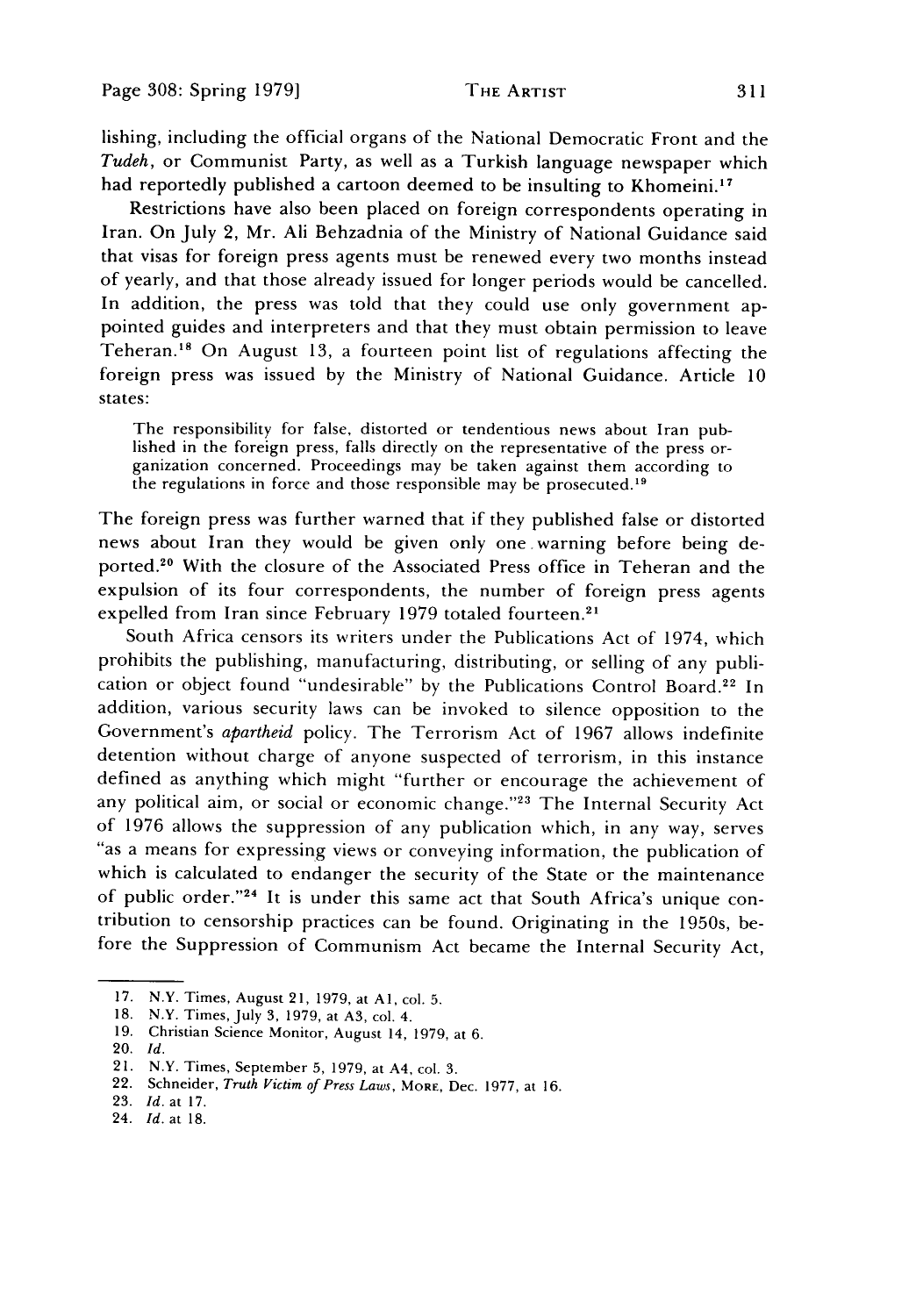"banning orders" are used to silence opposition and render it ineffective. The subject of a "banning order" can be prohibited from entering or being in a certain place (e.g., place of work); from going outside a particular area or place (e.g., place of abode); from communicating with any other person; from receiving any visitors (except an attorney); from attending meetings; from engaging in any specific acts (e.g., teaching, writing, publishing). Since each order is custom-designed for its subject, effectiveness is virtually guaranteed.<sup>25</sup>

The United States, which protects its writers and publishers with the First Amendment, nevertheless can invoke laws which prevent the distribution of material which is deemed unsuitable. Criminal Statute 18 U.S.C. 1461 prohibits the mailing of any "obscene or crime-inciting matter," which includes any information relating to "preventing conception or producing abortion, or for any indecent or immoral use." In this context the term "indecent" encompasses any material "tending to incite arson, murder or assassination."26 Criminal Statute 18 U.S.C. 1462 prohibits the importation or transportation either "interstate or in foreign commerce" of all materials categorized in Criminal Statute 18 U.S.C. 1461.27

The existence of these laws may pose no great threat at the moment; however, their broad definitions and their openness to interpretation and subjective judgment poses the possibility of their use as repressive legislation, should it be deemed necessary.

> *It is not surprising.., that art should be the enemy marked out by every form of oppression.* **...** *Tyrants know there is in the work of art an emancipatory force, which is mysterious only to those who do not revere it. 28*

*-Albert Camus*

Throughout the world censorship is often the least of many creative writers' problems. In pursuing their profession they may face harassment, persecution, imprisonment, torture, or even death. Writers in Eastern Europe who do not conform to the "party line" are expelled from the Writers Union and blacklisted. They may find themselves in prison or under psychiatric confinement.<sup>29</sup> Poets, authors and playwrights in Argentina, Chile and Uruguay disappear never to be seen again.<sup>30</sup> In Iran writers were detained in prison and often emerged brutally tortured.<sup>31</sup> Indonesia is currently implementing a re-

<sup>25.</sup> *See,* Dep't. of Pol. and Security Council Affairs of the United Nations, Banning Orders Against Opponents *of Apartheid* in South Africa, in *Notes and Documents* No. 25/75 (July 1975).

<sup>26. 18</sup> U.S.C. § 1461 (1966). *See also* **BANNED BOOKS,** *supra* note 8, at 161-62 (appendix 5, Selected U.S. Laws and Regulations).

<sup>27. 18</sup> U.S.C. § 1462 (1966).

<sup>28.</sup> **INDEX ON CENSORSHIP,** May/June 1978, at 51.

<sup>29.</sup> *See,* P.E.N. American Center, GLOBAL REPORT (Oct. 28, 1977).

**<sup>30.</sup>** *See* **INDEX ON CENSORSHIP,** Jan./Feb. 1978, at 66-72; March/April 1978, at 57-62; May/June 1978, at 62-71; July/Aug. 1978, at 65-71.

*<sup>31.</sup> Id.*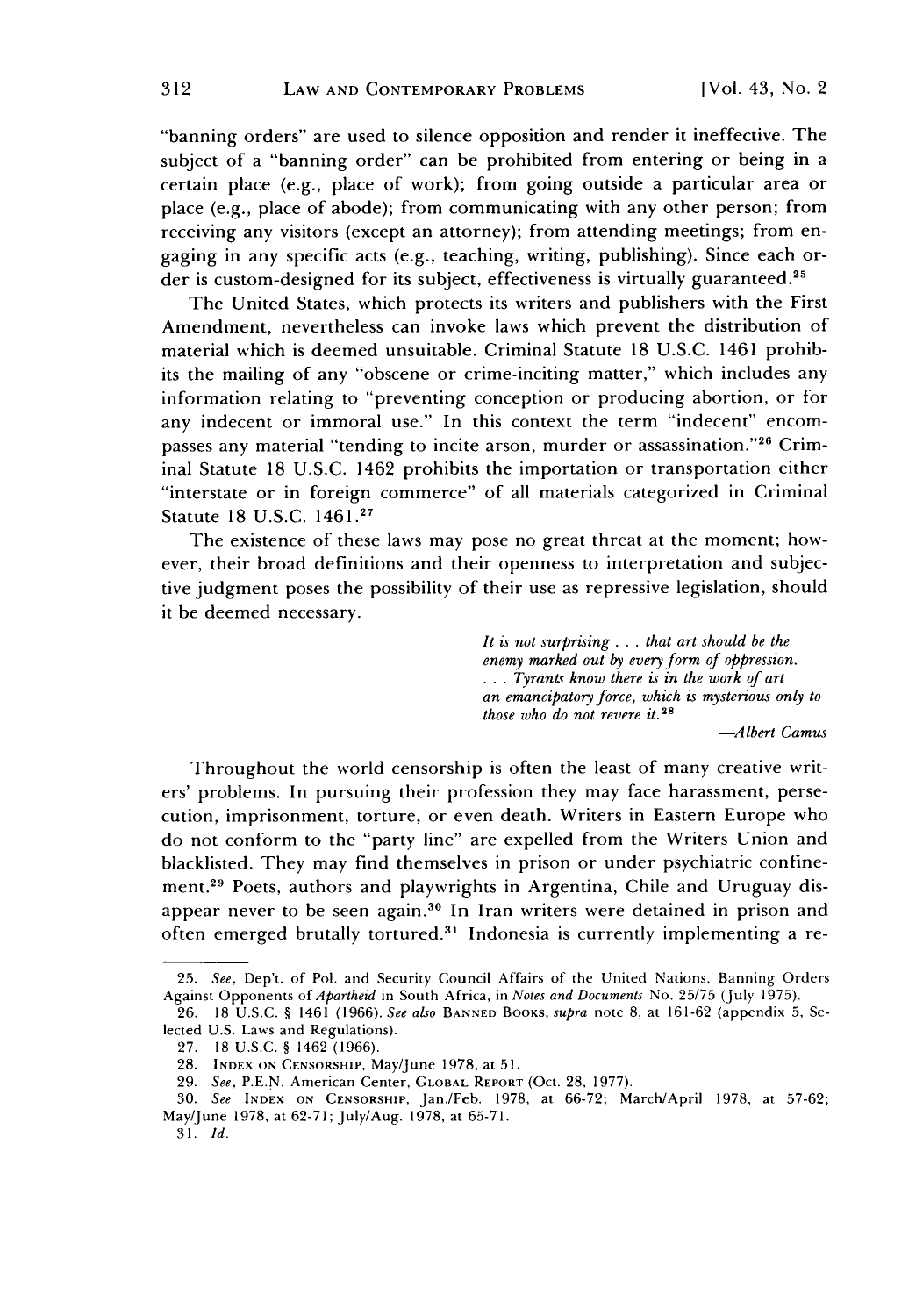lease program for its political prisoners, including many of the country's leading writers, who have been in detention for the past fifteen years. 32 The list of instances involving whole countries or individual writers in which the freedom of expression is not only not respected, but positively repressed, seems never-ending.

The question arises as to why creative writers are among those chosen for repression when other professions are far more intimately involved with the political process. It is possible to extrapolate two possible reasons for this: one relates to the way society sees its artists, the other deals with the artist's perception of him/herself.

No matter to what degree a creative artist considers himself removed from the rest of humanity, it is unlikely that he will be afforded this privilege. Artists draw on the world around them for their inspiration, it is their constant point of reference. No matter how abstract or fanciful the concept, it refers to the real world. The major works of allegory and fantasy-the Anglo-Saxon epic poem *Beowulf;* the myths of ancient Egypt and Greece; Spenser's *Fairie Queene;* Swift's *Gulliver's Travels;* J.R.R. Tolkien's epic fantasy *The Lord of the Rings-are* populated by immediately recognizable human types. The themes -faith, politics, good against evil, art versus nature-are derived from the real world, not the world of fancy.

This is not to imply that all writers are intrinsically political, merely that they cannot divorce themselves or their work from the world around them. As a result, their work is always open to interpretation. The dilemma of this situation is eloquently expressed by the Iranian writer, Dr. Gholam Hoseyn Sa'edi, who was imprisoned and tortured for his writings. He says:

When I realised the main charge brought against me was based on the interpretation of a short novel of mine, **I** was terrified....

**• . .** What horrified me was that whatever I wrote could be interpreted in thousands of ways. And with each interpretation a new charge could be brought against me. Thus the seeds of suspicion are implanted in the mind of the writer: a suspicion against the characters of his stories. Will not this event or that persona be arbitrarily interpreted?<sup>33</sup>

> *We can no more forget the world of politics than the soldier-poets could forget the wounded and the dead.<sup>34</sup> -Michael Roberts*

Even more important than society's view of the creative writer is his perception of himself. Internationally there is a strong tradition of writers with political or social beliefs who express them through their work. Indeed, it could be argued that there is a symbiotic relationship between the writer and

<sup>32.</sup> *See* **INDEX ON** CENSORSHIP, May/June 1978, at 64.

<sup>33.</sup> N.Y. Times, July 21, 1978, **§** A, at 25, col 2.

<sup>34.</sup> Roberts, *Poetry and Propaganda,* XXXI **LONDON** MERCURY 231, Jan. 1935. *See also, S.* **HYNES, THE AUDEN GENERATION:** LITERATURE **AND** POLITICS **IN ENGLAND** IN THE 1930s, at 161 (1976) [hereinafter cited as **HYNES].**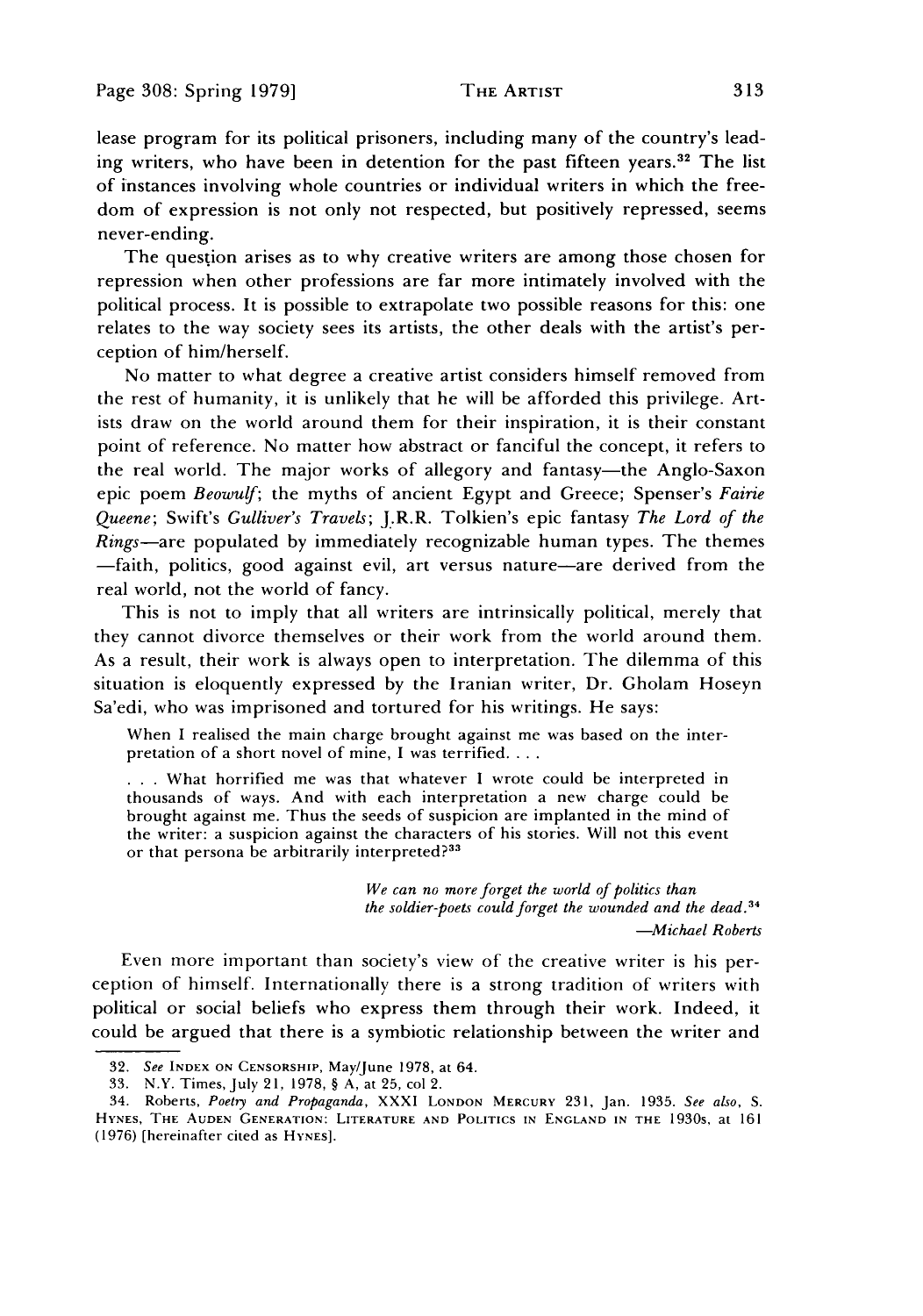the politician, with the corruptions of the latter acting as food for the former. The art of political satire reached its apotheosis in the eighteenth century when the excesses of European politics became the subjects of works by Swift, Defoe, Pope and Voltaire. Their biting attacks on the mores of the time, while being enormously popular with their readers, were greeted by governments as the devil's work and as attempts to undermine the social order. It is an irony that their works are now considered eminently suitable for the classroom.

It is arguable that the present century has politicized writers to an unprecedented degree. Whether this is true or not is impossible to determine, but it is true that many creative writers see themselves in the vanguard of protest or dissent.

The futility of World War I and the waste of lives that it entailed was obvious to Wilfred Owen. His poetry of the war years incorporates these themes and reaches its apogee in *Strange Meeting,* a dialogue between two soldiers of opposing sides:

'Strange friend,' I said, 'here is no cause to mourn.' 'None,' said the other, 'save the undone years, The hopelessness. Whatever hope is yours, Was my life also; . . .<sup>35</sup>

The next generation of English poets, of whom the leaders were W.H. Auden, Stephen Spender and Christopher Isherwood, perceived their interests as becoming increasingly political and felt it was their responsibility to reflect this in their art. Cecil Day Lewis said in his essay, *Controversy,* that: "It is already becoming more evident to serious writers that the prevailing 'consciousness' of the times is a political consciousness, and this is increasingly manifest in their work."<sup>36</sup> Stephen Spender elaborated on this theme in his essay, *Writers and Manifestos:*

'We can no longer permit life to be shaped by a personified ideal, we must serve with all our faculties some actual thing,' Mr. Yeats has written in a recent preface. This seems to me to be true. The "actual thing" is the true moral or widely political subject that must be realized by contemporary literature, if that literature is itself to be moral and serious.<sup>37</sup>

This theme was reiterated at the International P.E.N.<sup>38</sup> Congress held in New York in 1968 entitled, "The Writer as Independent Spirit." Writers from all over the world met to discuss such topics as the role of the creative writer in contemporary society.

In the course of the debate, the American writer Daniel Bell asserted that **...** what one calls a writer today is a new kind of person on the social

<sup>35.</sup> WILFRED OWEN: WAR **POEMS AND** OTHERS 102 (D. Hibberd ed. 1973).

<sup>36.</sup> **HYNES,** *supra* note 34, at 161.

<sup>37.</sup> *Id.*

<sup>38.</sup> Poets, Playwrights, Editors, Essayists and Novelists-an organization founded to promote understanding and cooperation among writers.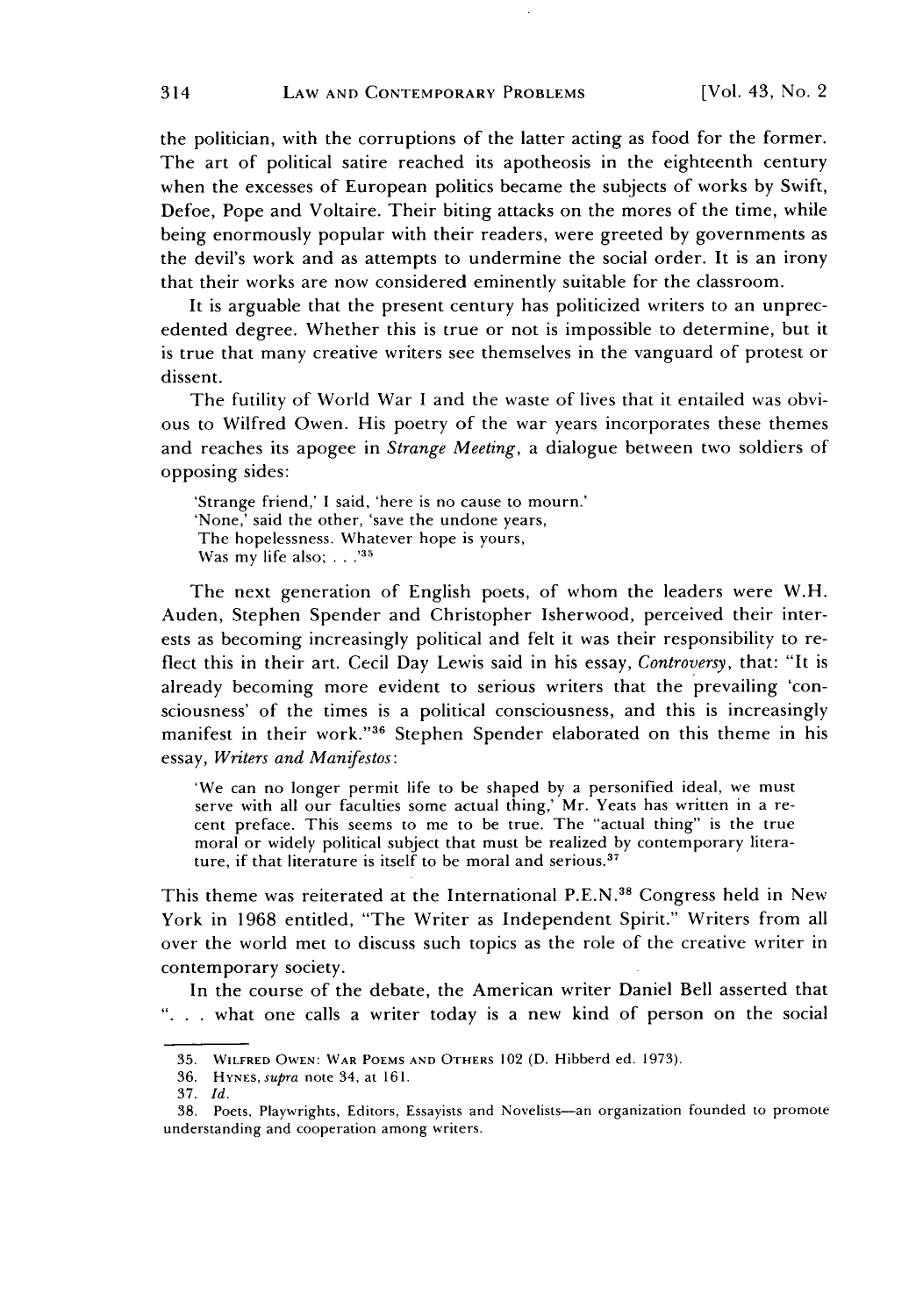## **THE** ARTIST

scene."<sup>39</sup> Playwright Arthur Miller defined "the writer as public figure" as meaning not one who is necessarily famous, but one "whose opinions on public matters might be of political importance."40 He gave as an example the case of the poet Robert Lowell, whose statements on the Vietnam War were acknowledged by both the supporters and opponents of the war. Miller also believed that creative works, written as a result of the author's commitments, were of greater import to their audience than those which deal with the trivialities of life. He believed that there was an ". . . implacable pressure on literature to address itself to what is pertinent," and that ultimately the role of the writer was". **. .** to be the eye that sees the reality of the moment."'4I

The Chilean poet Pablo Neruda took this argument to its logical conclusion when he said that he perceived the role of the artist to be more political than mere reportage of what was around him: The artist must be the voice of those who cannot speak for themselves. He reported that, throughout his travels in his native Chile, and the rest of South America, he had been implored to "[t]alk in the name of those who cannot write."<sup>42</sup> Neruda had undertaken to do this "with humility and with pride. His poetry had been written with anguish, but in the hope that his own opposition to war and to injustice would contribute to change in Latin America."<sup>43</sup> His ultimate justification was: "If the poet did not make himself the spokesman of the human condition, what else was there for him to do?"<sup>44</sup>

> *It's been a long time since I was last beaten up for writing with unruly pen* .*.* .*my mouth is eager to speak,.. and my hands are dying to write.45*

*-Kim Chi-Ita*

For those writers who feel the same commitment as Pablo Neruda, the penalties can be prison, pain and suffering. Today the wheel has come full circle. In the past, writers who were found guilty of sedition often suffered torture or mutilation as part of their punishment. Alexander Leighton's treatise, "An Appeal to the Parliament: or Sion's Plea Against the Prelacie," was published in London in 1628 and was a call to arms for political Presbyterianism. Star Chamber tried him for sedition and sentenced him to: (a) be whipped twice at the pillory, (b) have both ears cut off, (c) have his nose split, (d) be branded with "S.S." (sower of sedition), and (e) be imprisoned for

<sup>39.</sup> **P.E.N.** AMERICAN **CENTER,** THE WRITER As **INDEPENDENT** SPIRIT **86** (Proceedings of the XXXIV International **P.E.N.** Congress, June 12-June 18, 1966).

<sup>40.</sup> *Id.* at 89.

<sup>41.</sup> Id. at 90.

<sup>42.</sup> *Id.* at 85.

<sup>43.</sup> *Id.* at 85-86.

<sup>44.</sup> *Id.* at 86.

<sup>45.</sup> Preface to *Five Bandits, reprinted in* KIM CHI-HA, CRY OF THE PEOPLE **AND** OTHER **POEMS** 39 (1974) [hereinafter cited as CRY OF THE PEOPLE].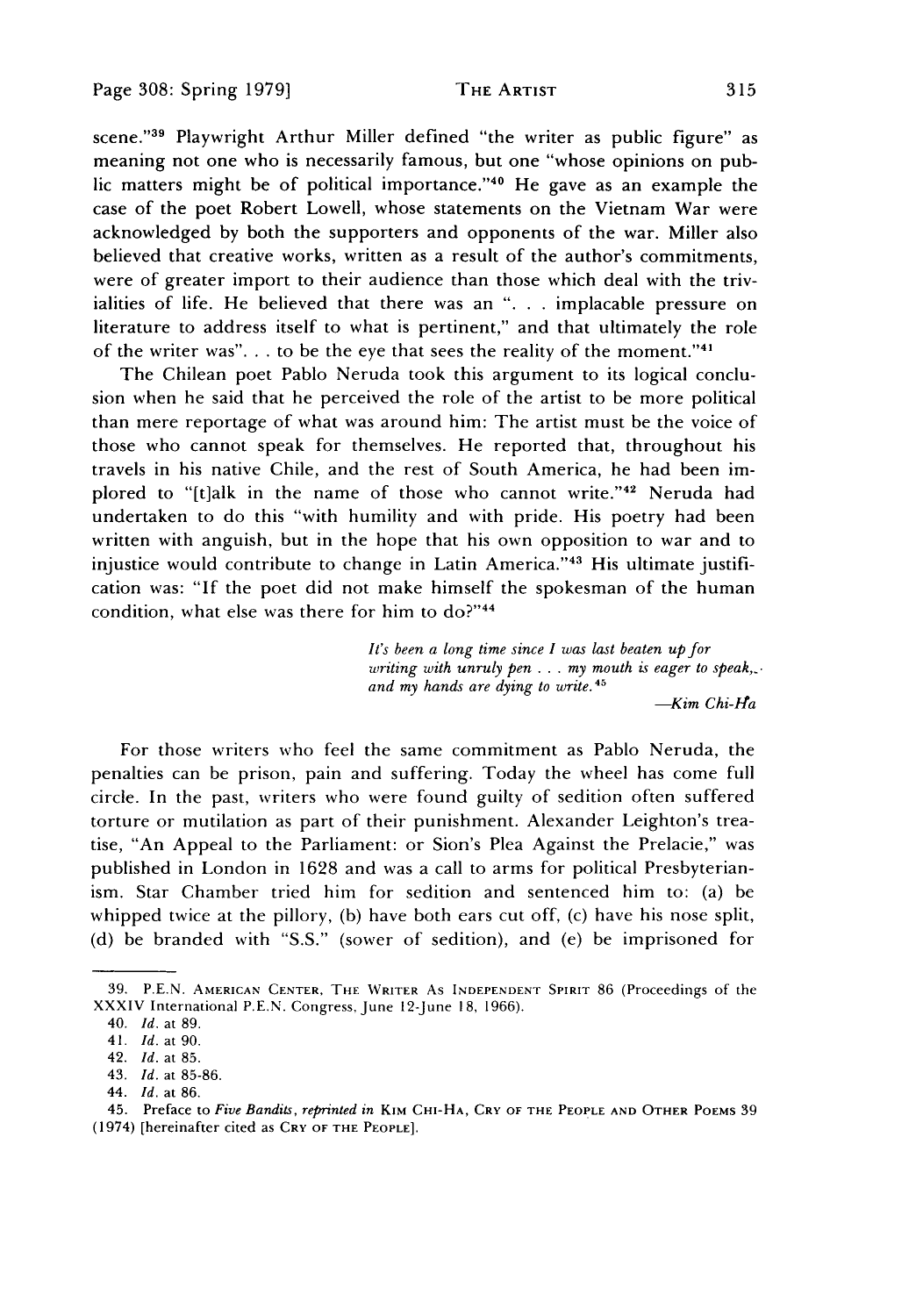life.<sup>46</sup> Such barbarism was not, however, the prerogative of the past. Today many writers detained throughout the world suffer torture or inhuman and degrading treatment. Such detention and torture defies the United Nations agreement on the Standard Minimum Rules for the Treatment of Prisoners. What happened to Alexander Leighton may have been barbaric, nonetheless it was the law of the land. What is happening today is a contravention of international law and, in most cases, a violation of domestic law.

The use of detention and brutality by governments against writers is a means of trying to suppress those who are exercising their rights, under international agreements, to peaceful dissent. Torture and murder are used not only to silence particular writers but to instill fear in others and thus prevent them from speaking out. Georgi Markov, a Bulgarian writer, worked in exile in London for the British Broadcasting Corporation. His death in the fall of 1978 was recently found by a London court to be murder, by a person or persons unknown.<sup>47</sup> It is widely believed by Bulgarians living abroad that Markov's death was an attempt to frighten them into silence about human rights and other violations by the government at home.

In many cases, government harassment or repression results in more ferocious denouncements by the writers concerned as they see not only their own rights but those of their countrymen being eroded. Two of South Korea's most popular poets are in jail for their writings. Yang Sung-U is serving a four year sentence for "defamation of the state" following the publication of his poem "Notes of a Slave" in the Japanese language magazine, *Sekia.* This poem examines the devastation of South Korea since industrialization, the corruption of the Park government and the perennial problem of reunification. It is an intensely patriotic work, reflecting his view of the role of the poet as a spokesman for the people:

Poets must use "real language" and raise their voices to tell urgent stories . . . .

I have collected and put in order the stories of people who have been trampled down and oppressed. I have written it from their point of view. We must stay on the side of the people, presenting their angry voices and grudges.

**...** Poets who escape from reality, refuse to see reality, or accept reality and then become power brokers, making the people lose hope—these poets are devils.

My poems are not my own. They belong to Korea.<sup>48</sup>

Kim Chi-Ha, possibly South Korea's most eminent literary figure, is also in prison, serving a life sentence. (He was originally sentenced to death, but this was commuted after an international campaign was launched on his behalf.)

<sup>46.</sup> **BANNED** BOOKS, *supra* note 8, at 19.

<sup>47.</sup> N.Y. Times, Jan. 3, 1979, § A, at 5, col. **1.**

<sup>48.</sup> Yang Song-u, *Notes of a Slave* (Korea Communique No. **23,** Japan Emergency Christian Conference on Korean Problems, Aug. 20, 1978).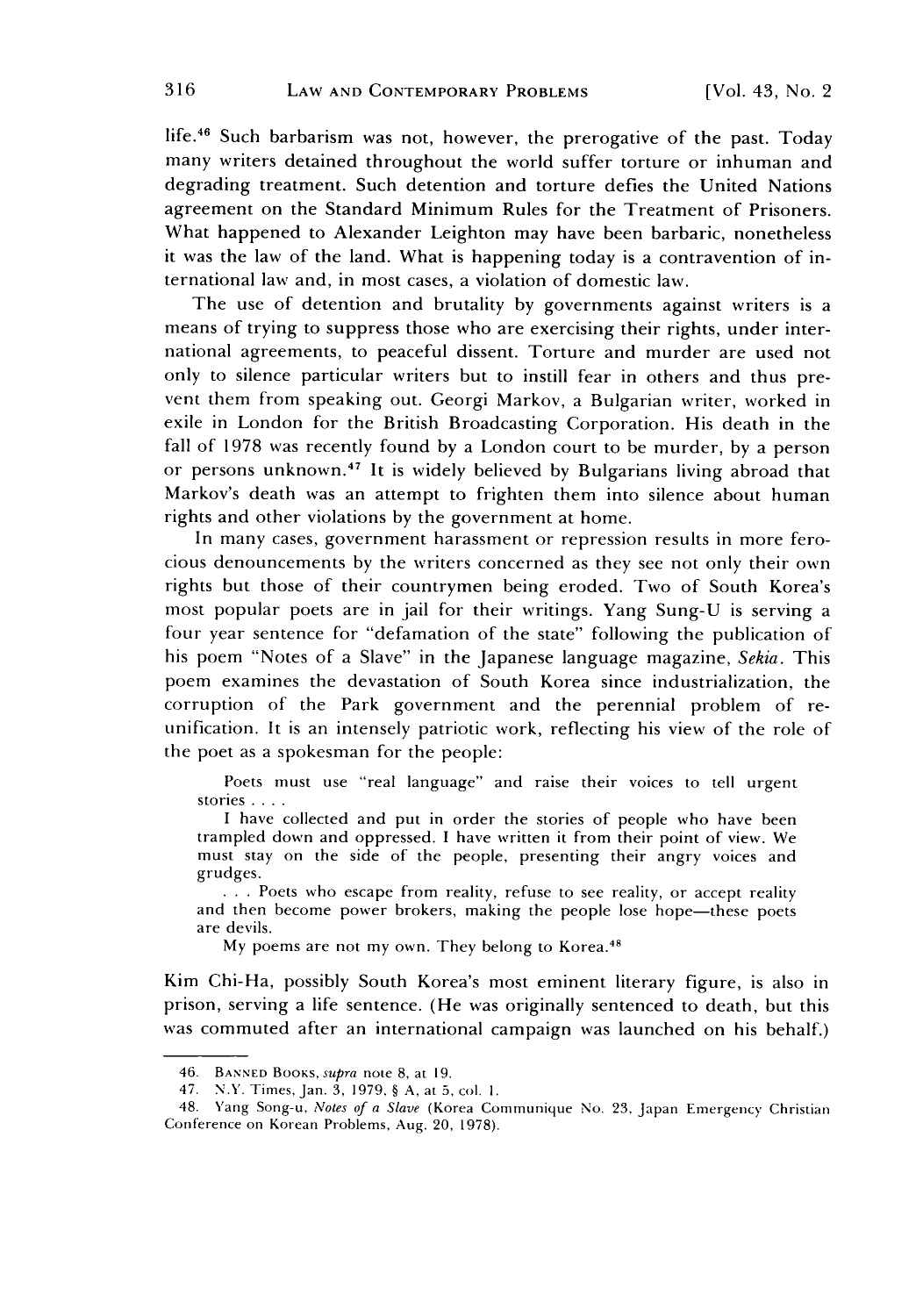His poetry, like that of Yang Sung-U, is bitter about what has happened to his country and he particularly blames the present South Korean government. His poetry has become increasingly more scathing and less relenting during the 1970s. *Five Bandits,* published in 1970, is a brilliant Swiftian satire that takes as its hypothesis a competition between a business tycoon, a member of the National Assembly, a corrupt government official, an army commander, and a government minister to determine who has perfected the art of banditry. *Cry of the People* is a series of couplets, tight and harsh in their imagery and form, that deal with the political and moral corruption of the Park government and what this has meant to South Korea:

The *Yushin*<sup>49</sup> signboard advertisement Is merely to deceive the people; On democratic constitution's tomb Dictatorship has been established; Human rights went up in smoke; Now sheer survival is at stake.<sup>50</sup>

In Kenya, Ngugi wa Thiong'o, the country's foremost novelist and playwright and a leading intellectual, was detained for nearly a year without charge or trial. In a country that prides itself on its human rights record, his detention is a testimonial to the importance of the creative voice. Thiong'o was arrested on New Years' Eve 1977 and held under Regulation  $6(1)$ , Detained and Restricted Regulations of 1966,<sup>51</sup> which allows for indefinite detention of anyone alleged to be a threat to public security. No official reason has ever been given for his detention, which ended on Kenyan Independence Day, December 12, 1978. It is a fair assumption, however, that his two latest literary works bear much of the blame.

His latest novel, *Petals of Blood,* examines the life of the rural Kenyan peopie since independence. It is a perceptive and devastating criticism of Kenvan politicians whose lack of concern for and manipulation of the poor and underdeveloped regions of the country rival the colonial British. *Petals of Blood* was acclaimed politically and critically in Kenya and throughout the world. In addition, it has had a profound effect on Kenya's youth, particularly the students, and all who share Thiong'o's disillusion with the leaders of independent Kenya, with their embrace of capitalism and concept of neo-colonial rule.

Thiong'o co-authored a play, *Ngahiika Ndenda* (I'll Marry When **I** Want), that was banned by the Kenyan authorities shortly before his arrest. Written in his native language, Kikuyu, the play deals with the *Kamatimu-Kenyans*

<sup>49. &</sup>quot;The *Yushin* (Revitalization/Reform) Constitution was enacted by President Park on October 18, 1972. The Constitution curtails civil liberties and establishes one-man rule." *CRY* **OF THE** PEOPLE, *supra* note 45, at 108.

<sup>50.</sup> *Id.* at 90.

*<sup>51.</sup> See* Rajab, Detained *in Kenya,* **INDEX ON** CENSORSHIP, May/June 1978, at 7.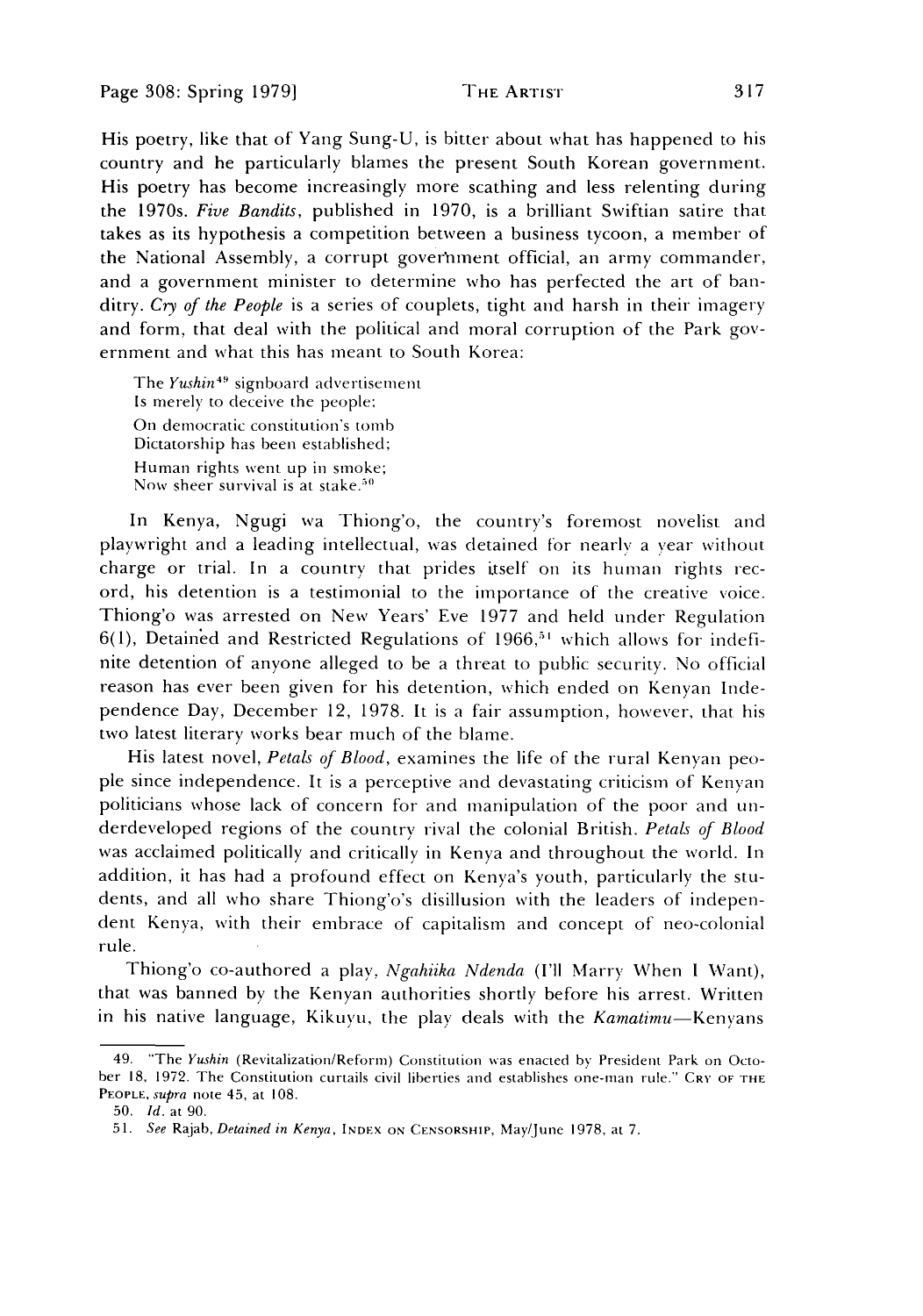who collaborated with the British during the Mau Mau war of independence and who now occupy high positions in Kenyan government and political life. Using a poor farm laborer as a symbol of the people and integrating local music and dance, *Ngahiika Ndenda* is a history of a rural community since independence. It emphasizes the reasons for high unemployment, illiteracy and attendant criminal activity; at the same time it underscores the intolerable conditions of those who work in factories. In using the microcosm of a small village, Thiong'o examines the plight of many of his fellow-countrymen and other Africans through his own family and their experiences. He has said that, ". . . my writing is really an attempt to understand myself and my situation in society and history. As I write, I remember the nights of fighting in my father's house, my mother's struggle with the soil so that we might eat, have decent clothes, and get some schooling."<sup>52</sup> The play was written for Thiong'o's home village of Limuru where it was a great success, so successful that it was necessary to silence the author.

The Yugoslav writer, Mihajlo Mihajlov was first imprisoned in 1965 after publishing *Moscow Summer 1964,* which alleged that the first concentration camps were instituted by Lenin and that genocide had been practiced by Stalin a decade before Hitler. He was sentenced to five months in prison for slandering the Soviet Union, but was released after thirty-two days. At the same time, he was fired from his job as teacher of Russian literature at Zadar University. He was re-arrested in 1967 and sentenced to four and a half years for spreading "hostile propaganda." He was released in 1970. In 1974 he had four articles published in the West European press that were critical of President Tito and the Yugoslav Government. Early in 1975 he was again convicted of spreading hostile propaganda and this time was sentenced to seven years in prison. Twice during his prison term he went on hunger strikes to establish the fact that he was a political prisoner and not a common criminal. He was released on November 26, 1977, in the general amnesty granted to all political prisoners on the anniversary of Yugoslav independence. Immediately after his release, he reaffirmed that he would continue to write what he believed to be the truth and that he was prepared to take the consequences: **"I** am a writer and a publicist, and just as an opera singer wants only to sing, so do I only want to say what I think." $53$ 

These are but a few examples of writers who either have been or are currently being detained, who have been mistreated or even tortured (as is alleged in the case of Kim Chi-Ha) and who are still determined that they will not be silenced. There are untold numbers of creative writers throughout the

<sup>52.</sup> From press release of E.P. Dutton on the event of the publication of **PETALS OF BLOOD** (Sept. 25, 1978).

<sup>53.</sup> **INDEX ON CENSORSHIP,** Mar./Apr. 1978, at 56.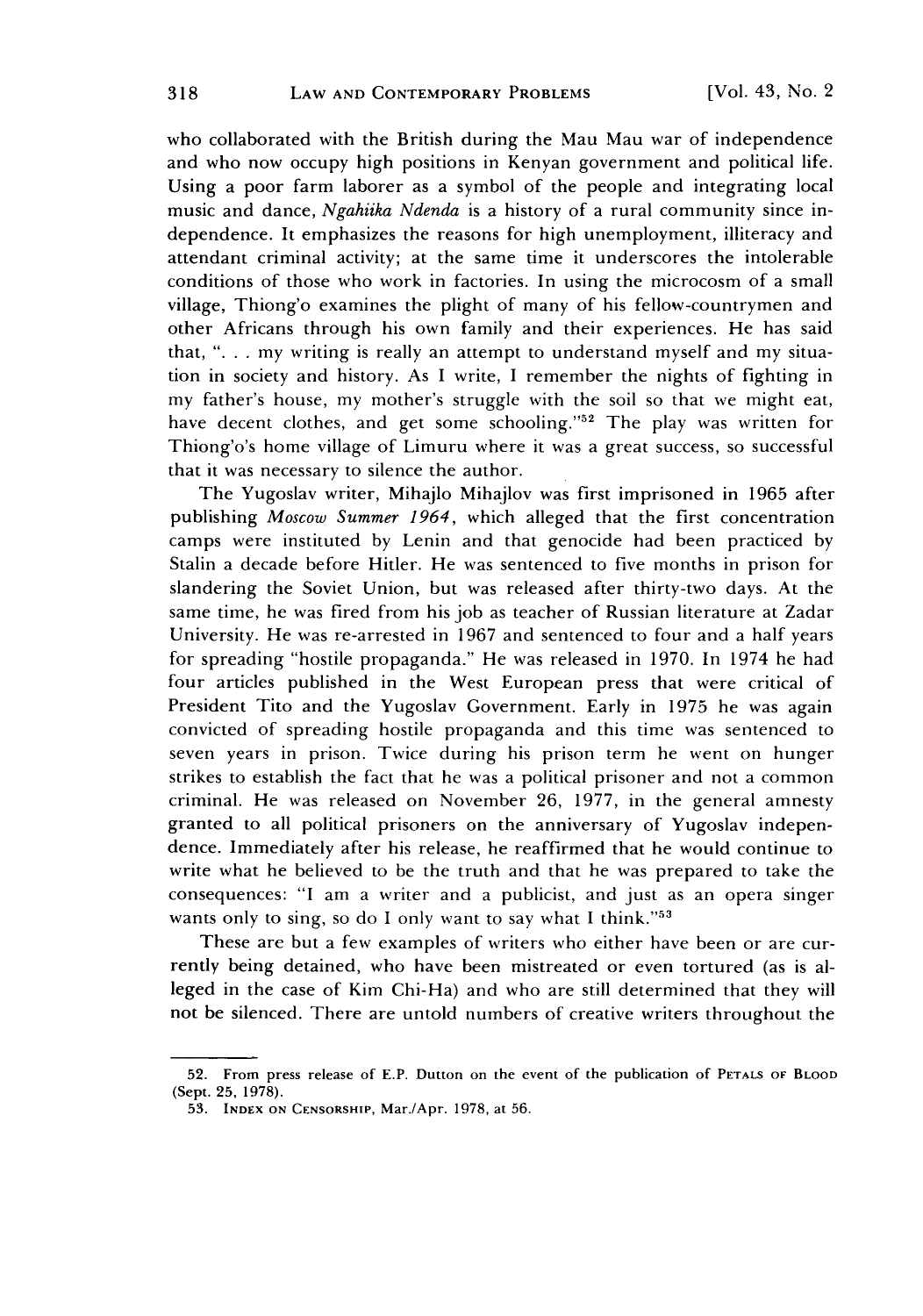world who are suffering for what they have written. There are but few countries in the world where the freedom to create without limits is respected.

> *Praise the Lord, my son is free now and is sending his best regards and wishes to all people of good will who helped him through all these terrible years. 5 4 -Vera Mihajlov*

For those involved in the human rights field, many of the rewards of their work are offset by the very fact of its necessity. The existence of human rights groups is a response to repression and harrassment; their growing number is a reminder of the enormity of the problem. The human rights groups, such as Amnesty International and the Interntional League for Human Rights, have always encompassed creative writers within their concerns, but now there are specific groups who deal only with writers and their suppression. *Index on Censorship* is a bi-monthly magazine solely concerned with freedom of expression. Not only does it act on behalf on individual writers and groups, but it publishes reports about freedom of expression in various countries. An additional and vitally important function of this group is to publish writers blacklisted in their own countries.

International P.E.N. has a Writers-in-Prison program, while the American P.E.N. Center has a Freedom-to-Write Committee and the Association of American Publishers has a Freedom-to-Publish Committee. These groups work on behalf of individual writers who have run afoul of the authorities and they have launched campaigns to raise the world consciousness about the problems facing writers in the modern world. Ngugi wa Thiong'o, Mihajlo Mihajlov, and Dr. Gholam Hoseyn Sa'edi have paid tribute to the work of such organizations and have mainly attributed their release to these organization's campaigns on their behalf. In addition, human rights organizations and committees have acted as sponsors for released writers who travel abroad and speak on the problems facing writers in their countries.

In addition to reflecting the large number of creative writers in prison, the ever-increasing corpus of organizations dealing with this specific issue would seem to indicate a growing sense of the artist as a positive force within society. Literature is an important part of the abiding record of a civilization. History books, photographs, tape recordings and artifacts may record the data of a society, but it is in its literature that the spiritual life of the people is recorded. Perhaps that is why it is so much to be feared and suppressed: it is that which will remain and by which posterity will judge us. Certainly the Polish poet, Stanislaw Baranczak, in his poem "We've Drawn the Proper

<sup>54.</sup> Letter to the editor from Vera Mihajlov, mother of Mihajlo Mihajlov, INDEX ON CENSOR-**SHIP,** May/June 1978, at 78.